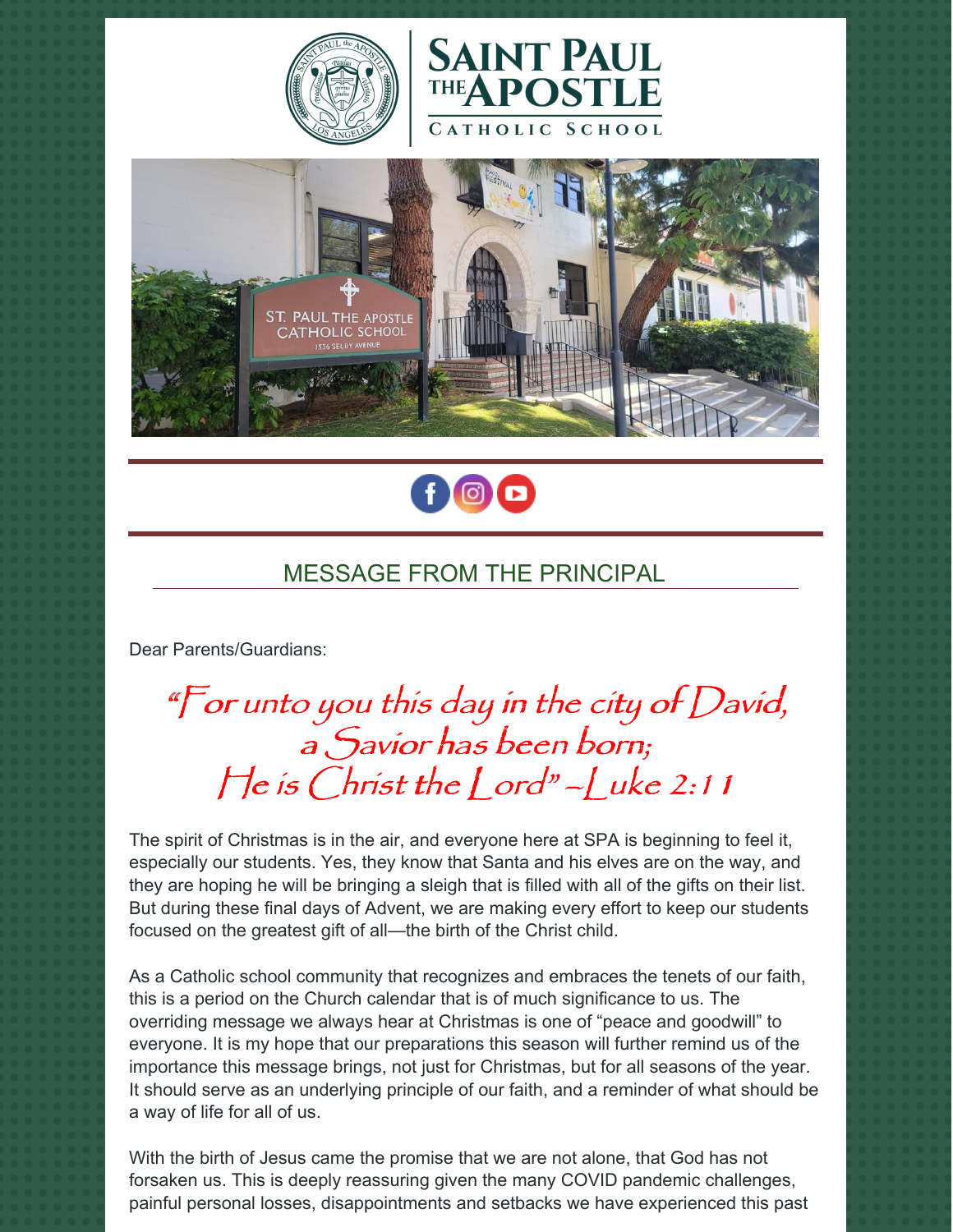year. The angels didn't tell us not to be afraid because there is nothing to fear. The angels' message tells us not be afraid because there is Good News that can bring light to our darkness, hope to those who despair, eternal life where there is death, and love that overpowers any fear we might have. Indeed, be not afraid, for God is born among us once again.

Somewhere in the flurry of the season may we find time to reflect upon that blessed and holy night that changed the world...time to remember the truths that Jesus taught and everything He has done for us…and time to give thanks with all our hearts that God so loved the world He gave us His only Son. May you leave our SPA Christmas liturgies and your personal holiday celebrations with enough inspiration to live the true meaning of Christmas throughout 2022.

On behalf of the Paulist Fathers, the DMJ Sisters, the faculty, and staff, I wish you all a merry and holy Christmas followed by a New Year that is filled with peace, promise, contentment, and many quiet moments to reflect on all the ways that God has truly blessed your life.

Merry Christmas!

Peace and Blessings,

Crystal Pinkofsky Principal

## **ANNOUNCEMENTS**

### **SPA SCHOOL CHRISTMAS VACATION**



Our Christmas vacation will begin at 12:30 p.m. this Friday, December 17 th. **Please note that after-school care for our students will NOT be available this Friday.** Classes and after-school care will resume on Monday, January 3<sup>rd</sup>.

### **SPA CHRISTMAS PROGRAM**

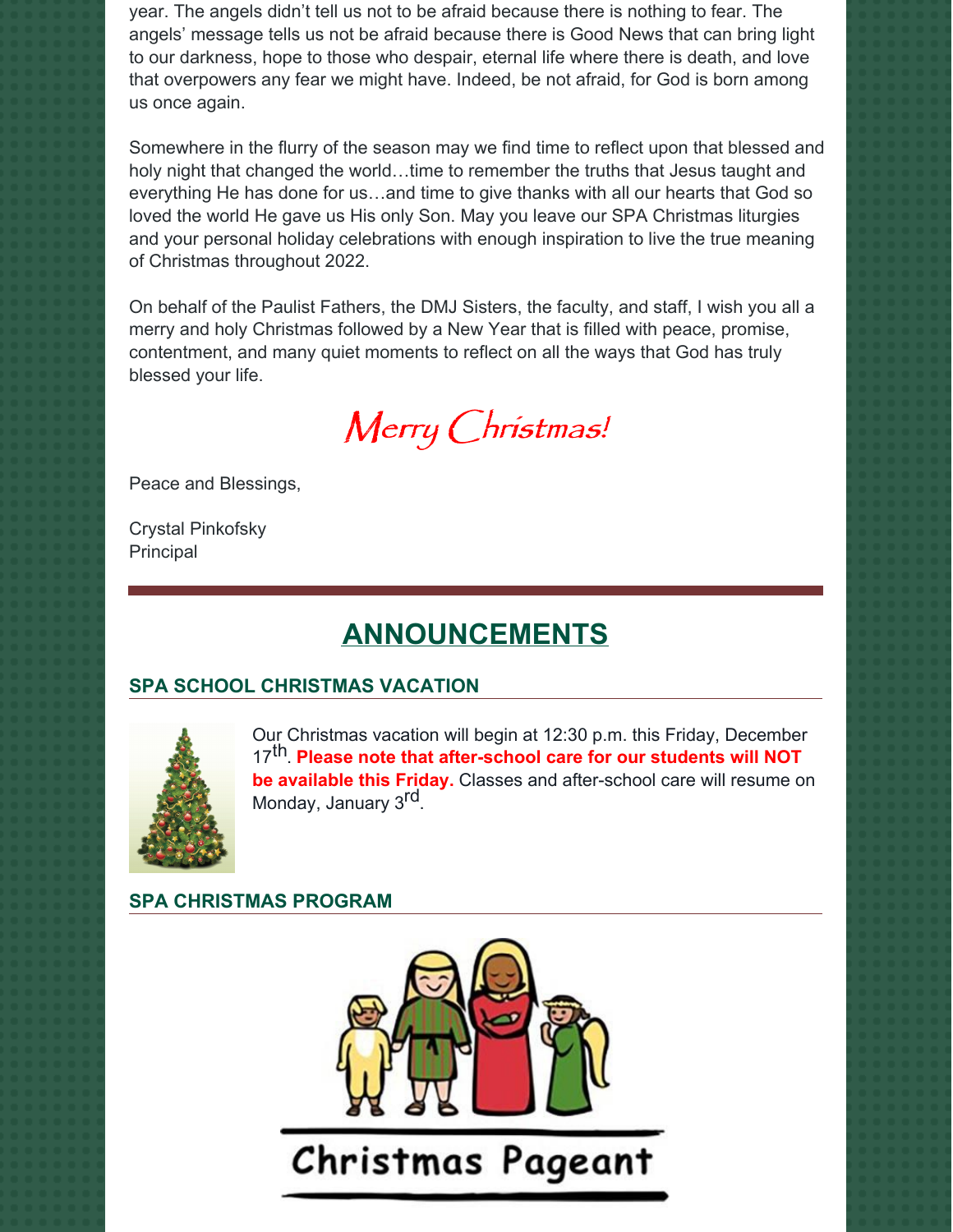As previously announced, our annual Christmas program will be virtual this year. Please join us on **Thursday, December 16, at 7:00 p.m.** as we login to the St. Paul the Apostle Media YouTube channel to enjoy the program. The students have been diligently rehearsing their assigned readings and carols to help bring a bit of Christmas joy to our SPA community. We are looking forward to sharing their delightful talents with you!

**Please note that all of our students will be recorded singing their songs for the program TODAY.** We are requesting that all students at every grade level wear their **"best and most respectful"** attire for the recording. **This means NO athletic wear, shorts, jeans/denim, sagging pants, t-shirts, bare midriffs, extremely short skirts or dresses, or flip flops of any kind.** Students who are inappropriately attired will, regrettably, not be allowed to participate in the program.

As a special "thank you" to all of our students for their hard work in preparing for this year's presentation, all students may have **FREE DRESS this Friday, December 17 th.** Students may wear jeans, sweats, Christmas colors, holiday t-shirts and sweatshirts, **OR…CHRISTMAS-THEMED PAJAMAS!** Once again, all attire—including the pajamas —MUST be appropriate for a Catholic school setting. The weather is predicted to be a bit colder than usual next week, so please make sure your children are dressed warmly each and every day.

### **1ST TRIMESTER REPORT CARDS**

Report cards for the first trimester will be sent home this**Friday, December 17 th**. Please take a minute to search your child's backpack for this important information in case they forget to give it to you. As always, we ask that you sign and return the envelope, and if you have any questions or concerns regarding your child's academic progress or conduct grade, please reach out to the teachers when we return from Christmas vacation.

#### **SPA BUSINESS BREAKFAST**



The next business breakfast is Tuesday, December 14, from 7:45 a.m. to 9:00 a.m. in the Parish Multi-Purpose Room. Our guest speaker will be **Mary Margaret Powell**, who is the editor-in-chief of "Entertainment Weekly". Ms. Powell will take you on a tour about the future of entertainment media.

#### **2022 YEARBOOK ORDERS**



It's time to order your 2021-2022 St. Paul the Apostle School yearbook! Don't miss out! It is a wonderful way to remember the school year! You can just click **[HERE](https://www.prestoregister.com/cgi-bin/order.pl?ref=spapostle_school&fm=3)** to order.

\$35- if ordered between November 16th – December 17th \$45- if ordered between December 18th – January 18th